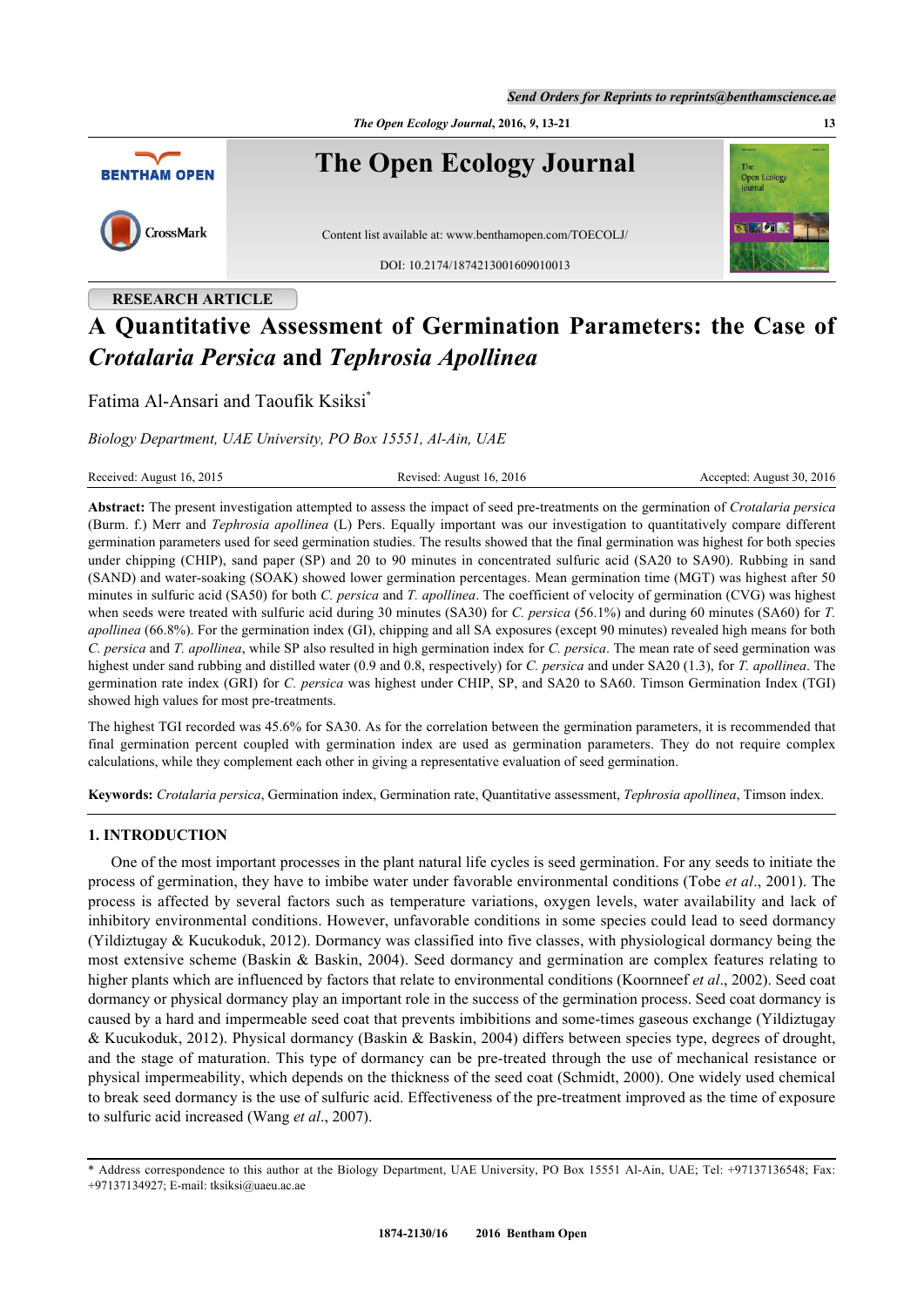#### **14** *The Open Ecology Journal, 2016, Volume 9 Al-Ansari and Ksiksi*

Moreover, time, rate, homogeneity, and synchronization of germination are also critical issues (Ranal & Santana, 2006) simply because the dynamics of the germination process are indicative of the ecology of any plant species. These indicators and features are useful for physiologists, seed technologists and ecologists (Ranal & Santana, 2006). The ecology of any plant species population could be better predicted using appropriate germination indices, to successfully establish and survive as seed germination involves qualitative responses of individuals as well as population responses which are distributed over time (Scott 30 *et al*., 1984).

Many procedures for data analysis of seed germination responses are scattered throughout the literature. Many, including Timson germination index, have been reported as a good indicator of seed germination rate (Al-Mudaris, 1998). This index is calculated as the sum of percent germination of seeds at 2 day intervals by the total germination period (Khan & Ungar, 1996). Timson's index is widely used and praised (Brown & Mayer, 1988; Ansari *et al*., 2012; Dwiyanti *et al*., 2014) while setbacks to Timson method have also been reported (Al-Mudaris, 1998). He reported with varying examples that different Timson germination indices could still be reached, adding levels of complications and interpretations (Al-Mudaris, 1998). Similar critisism was reported by Heydecker (1966). He reported that Timson's method would be as successful an attempt as any simpler ones. Heydecker (1966) also suggests that Timson's index may lead to obscurity, except when germination rates are both rapid and high or both slow and low. Brown & Mayer (1988) studied many germination indices and coefficients to evaluate their appropriateness in distinguishing high and low germination. All, except Timson's germination index method, were no better for ranking germination responses than total germination (Brown & Mayer, 1988). Many of the reported methods are normally relating germination percentage to some form of time taken for the germination rate to be achieved (Timson, 1965). This simplistic approach generally leads to difficulties in comparing data from different trials and in assessing germination velocity (Timson, 1965). More complicated indices and coefficients have also been suggested. The generalized Richards function, with a procedure of parallel curve analysis, to assess 55 germinations was reported (Berry *et al*., 1988). This method also calculates a number of derived quantities including maximum daily rate of germination and time to 50% of final germination (Berry *et al*., 1988). Additionally, Al-Mudaris (1998) assessed eight different germination parameters including some standard ones (*e.g*. first day of germination) and others more complicated such as the co-efficient of velocity of germination. Ranal *et al*. (2009) also reported detailed calculation steps relating to mean germination time and mean germination rate.

Here an attempt is made to assess some of the existing methods relating to germination indices, to compare the information they provide and to correlate them against the most widely used index (*ie.* Timson's). Comparisons are made between Timson's germination index *vs.* six other methods: final germination percentage, coefficient of velocity of germination, germination rate index and germination index as reported by Al-Mudaris (1998) and mean germination time and mean germination rate as reported by Ranal *et al*. (2009). A discussion of the most appropriate seed pretreatment for superior germination rates is also included. To accomplish the aims of the present study, we use germination trial data of *Crotalaria persica* and *Tephrosia apollinea*. The two species are of important ecological benefits in the desert systems of the UAE.

## **2. MATERIALS AND METHODS**

## **2.1. Plant Species**

*Crotalaria persica* (Burm. f.) Merr, known locally as Nazaa, is a perennial leafless shrub, which is uncommon in the UAE found mostly in Ras Al-Kaimah and Al Ain. It is also found in some habitats such as sandy desert dunes and gravel flats. This plant is flowering from January to March (Karim & Fawzi, 2007). *Crotalaria persica* is considered as a forage species and serves as a medicinal plant (Mosti *et al*., 2012).

*Tephrosia apollinea* (L) Pers, locally known as hailara, is a perennial, woody and leafy species found in the UAE. Stems much-branched, erect, up to 70 cm. Bush can be up to 100 cm across. It is one of the most common plants in the lower mountains throughout the UAE. It is not grazed and tend to be a dominant plant and is widely considered as an indicator of overgrazing (Jongbloed *et al*., 2003).

#### **2.2. Seed Germination and Pre-treatments**

Seeds from the two species *C. persica* and *T. apollinea* were collected from Al-Ain city - UAE (N24◦ 200 - E55◦ 750). The weather in Al-Ain is hot during the summer and cool in winter. It is distinguished with dry and low rainfall area.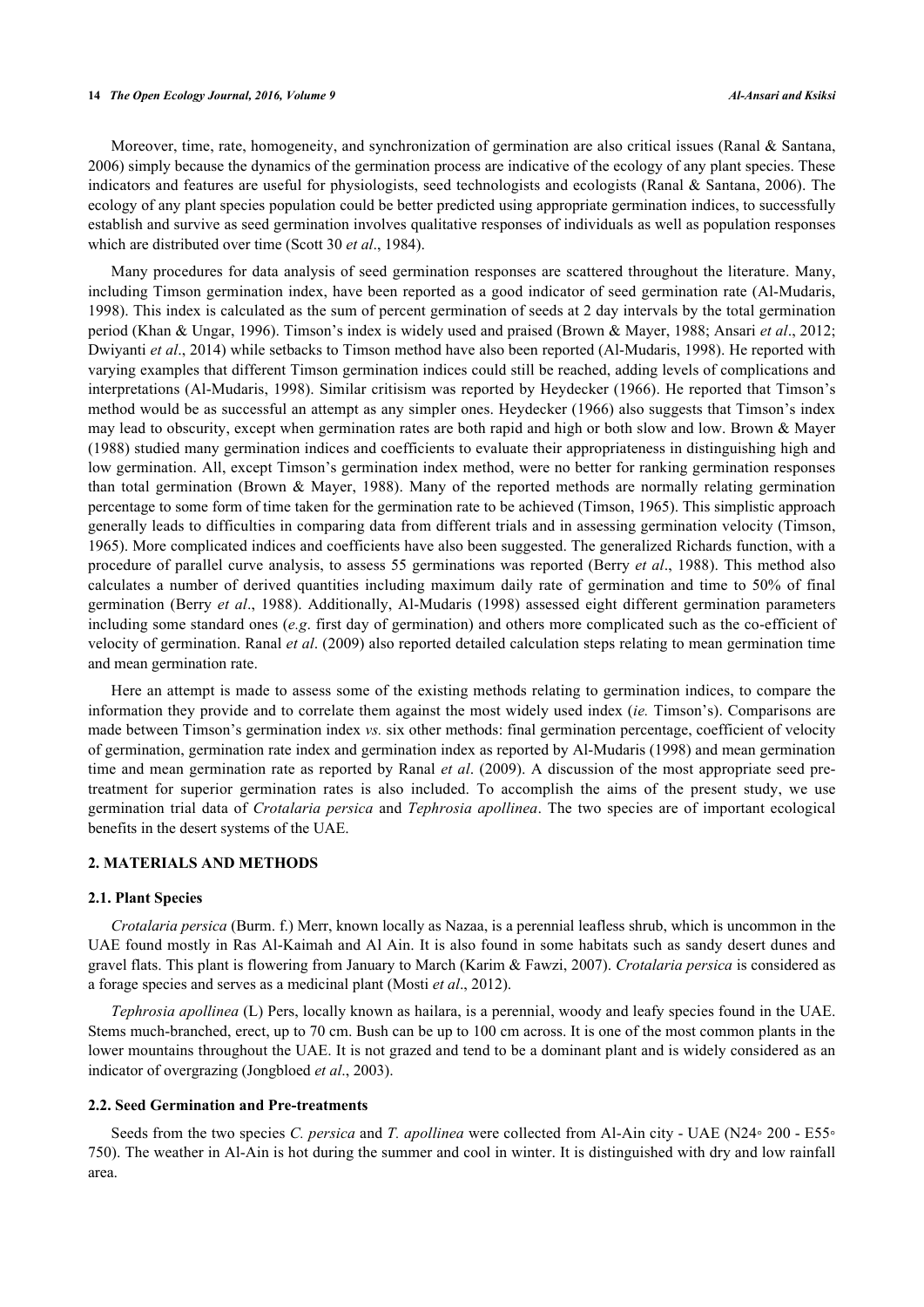Each pre-treatment was performed in a separate experiment with a total of 20 seeds for each pre-treatment/replicate combination, placed in 9 cm petri dish on one layer of filter paper and covered with a second layer. Each pre-treatment was replicated four times. The seeds were supplied daily with distilled water during the germination trial which lasted fifteen days. All petri dishes were kept in an incubator at  $25^{\circ}$ C with continuous light. The germination recordings were carried out every morning at 9 am and the germinated seeds were picked out from the petri dishes after counting. At the 8th day, all remaining seeds were washed with 4% bleach and the filter papers were changed to avoid bacterial growth. The pre-treatments tested were: manual chipping across the seed embryo (CHIP), rinsing with distilled water (DW) at an average temperature of about  $80^{\circ}$ C as a control, rubbing the seed with sand for 2-3 minutes (SAND), rubbing the seeds with sand paper for few minutes (SP), soaking in water for 24 hours (SOAK), and exposed to sulfuric acid (96% H2SO4) during 20, 30, 40, 50, 60 and 90 minutes (SA20, SA30, SA40, SA50, SA60, and SA90, respectively).

## **2.3. Methods of Calculations of Germination Parameters**

Seven different germination parameters were assessed. The methodology of calculations of parameters 1, 2, 4 and 5 followed Al-Mudaris (1998), 3 and 6 followed Ranal *et al*. (2009) while Timson's germination index was calculated using the formula reported by Ajmal Khan & Ungar (1998).

- 1. Final germination percentage (G) = the total seeds germinated at end of trial*/*number of initial seeds used 100 times.
- 2. Mean germination time (MGT) = ΣFx*/*ΣF; where F is the number of seeds germinated on day x.
- 3. Mean germination rate (MGR) =  $CV/100 = 1/T$ ; where T is mean germination time and CV: coefficient of velocity.
- 4. Coefficient of velocity of germination (CVG) = N1+N2+...+Ni*/*100 x N1T1+...+NiTi;
	- where N is the number of seeds germinated every day and T is the number of days from seeding corresponding to N.
- 5. Germination rate index (GRI) = G1*/*1+G2*/*2+....+Gi/i; where G1 is the germination percentage on day 1, G2 is the germination perentage at day 2; and so on.
- 6. Germination index  $(GI) = (20xN1)+(19xN2)+...+(1xN20)$ ; where N1, N2 ...N20 is the number of germinated seeds on the first, second and subsequent days until 20th day and the multipliers (*e.g*. 20, 19 ...*etc.*) are weights given to the days of the germination.
- 7. Timson germination index (TGI) =  $\Sigma$ G/T, where G is the percentage of seed germinated per day, and T is the germination period.

## **2.4. Statistical Analyses**

SPSS (Arbuckle, 2010) was used to perform a descriptive analysis based on means of each germination index. Oneway ANOVA was used to compare means of appropriate experimental treatments. Pair-wise correlations were also carried out using SPSS (Arbuckle, 2010). As Timson's germination index (TGI) has been widely used (Rincker, 1983; Pammenter *et al*., 1984; Brown & Mayer, 1988; Ranal & Santana, 2006), the correlations were assessed between TGI against each of the other six indices: G, CVG, GRI, GI, MGT and MGR.

## **3. RESULTS**

## **3.1. Seed Pre-treatments Effects on Final Germination**

Fig. (**[1](#page-3-0)**) shows mean variations for all seven germination indices as affected by the seed pre-treatment (*ie.* chipping, distilled water, sanding, sand paper, soaking and the six levels of uric acid exposures).

The final germination was highest for *C. persica* seeds under chipping, sand paper and sulfuric acid exposures (except SA90) treatments. Seeds treated with SA90 did not germinate. For *T. apollinea*, chipping resulted in a 95.6% final germination and SA40 resulted in a 96.2% germination. Soaking in distilled water did not work well with an average germination of 15%. The mean germination time (MGT) was lowest under distilled water for *C. persica* and *T. apollinea*. SA90 was excluded because of ratio errors; none of the seeds germinated. The average coefficient of velocity of germination was highest when treated with SA30 and SA60 for *C. persica* and *T. apollinea*, respectively (56.1% and 66.8%). When using the germination index, chipping and all SA exposures (except SA90) revealed high means for both *C. persica* and *T. apollinea*. Sand paper resulted in high germination index for *C. persica*. The mean rate of germination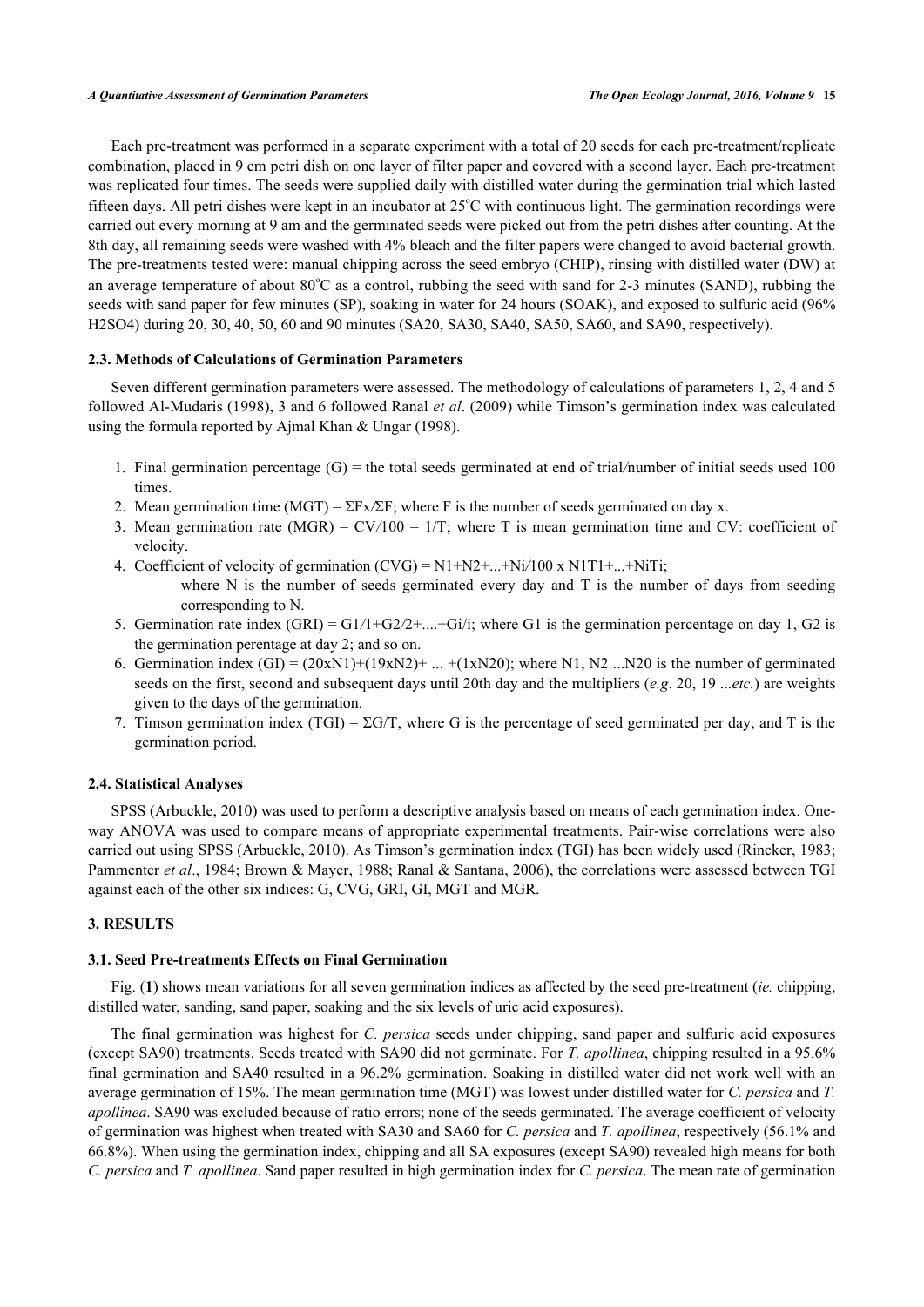<span id="page-3-0"></span>was highest under sand paper and distilled water pre-treatments (0.9 and 0.5; respectively) for *C. persica* and under SA20, with an average of 1.3, for *T. apollinea*. The germination rate index (GRI) for *C. persica* was highest under chipping, sand paper, and all SA exposures (except for SA90). For *T. apollinea*, chipping also resulted in GRI, but it is important to highlight the increasing GRI means from low SA exposure (SA20) to higher exposures, up until SA60. The results for Timson Germination Index (TGI) show high values for all treatments; except for SA90.



**Fig. (1).** Mean germination parameters as affected by seed pre-treatments for *Crotalaria persica* (solid bars) and *Thephrosia apollinea* (open bars). CHIP, chipping seed; DW, distilled water; SAND, rubbing with sand; SP, rubbing with sand-paper; SOAK, soaking; SA20 to SA90, sulfuric acid exposure during 20 to 90 minutes). Data presented are mean  $\pm$  SEM.

## **3.2. Correlations Analyses of Germination Indices**

As described in the methodology section, the correlation analyses were conducted between TGI and every other six indices under investigation. The aim was to assess the agreement of each index with the most commonly used germination index (*i.e.* TGI).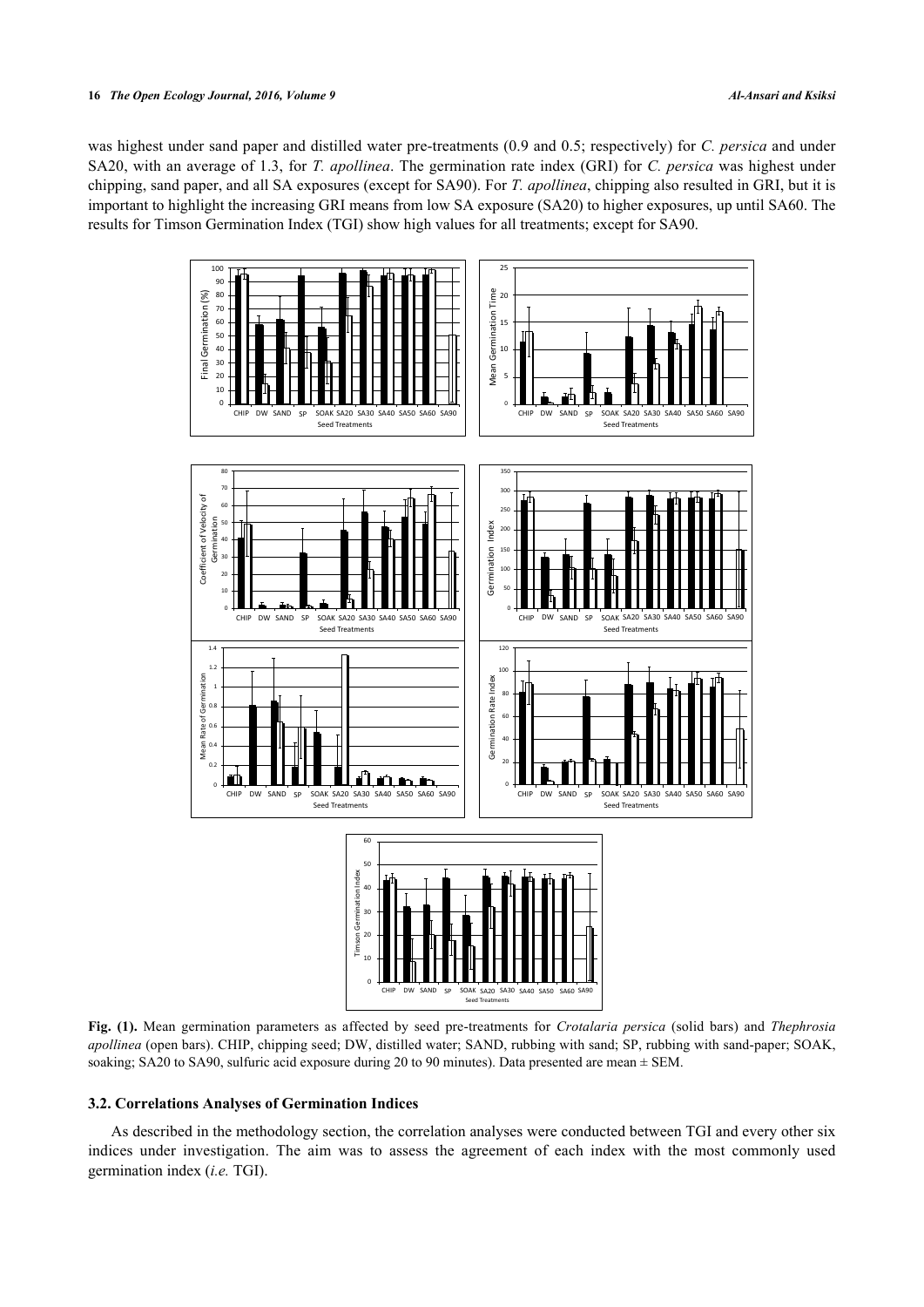#### *A Quantitative Assessment of Germination Parameters The Open Ecology Journal, 2016, Volume 9* **17**

<span id="page-4-0"></span>For *C. persica*, all six indices significantly correlated with TGI at P<0.001 (Fig. **[2](#page-4-0)**, Table **[1](#page-4-1)**). But the highest Pearson correlation was observed between TGI and the final germination (G) at P<0.001 (Table **[1](#page-4-1)**). The correlation between TGI and germination index (GI) revealed a Pearson correlation of 0.91 (P<0.001). The lowest correlation was between TGI and the mean germination rate (MR) with an average of -0.52 at P<0.001 (Table **[1](#page-4-1)**).



**Fig. (2).** Correlations between Timson Germination Index (TGI) and the other six indices: final germination (G), mean germination time (MGT), mean germination rate (MGR), coefficient of velocity of germination (CVG), germination rate index (GRI) and germination index (GI) relating to germination data for *C. persica*.

<span id="page-4-1"></span>**Table 1. Correlation coefficients between TGI on one hand and all other six germination parameters: (***i.e.* **G, MGT, MGR, CVG, GRI, and GI) for** *T. apollinea* **and** *C. persica***. Please refer to the text for explanations of the various acronyms.**

|              |         | <b>MGT</b> | <b>MGR</b> | <b>CVG</b> | <b>GRI</b> | $\sim$<br>u |
|--------------|---------|------------|------------|------------|------------|-------------|
| C. persica   | $0.95*$ | $0.69*$    | $-0.52*$   | $0.72*$    | $0.82*$    | $0.91*$     |
| T. apollinea | $0.98*$ | $0.78*$    | $-0.10$    | $0.79*$    | $0.94*$    | $0.97*$     |

Stars (\*) indicate significant coefficients at P*<*0.001.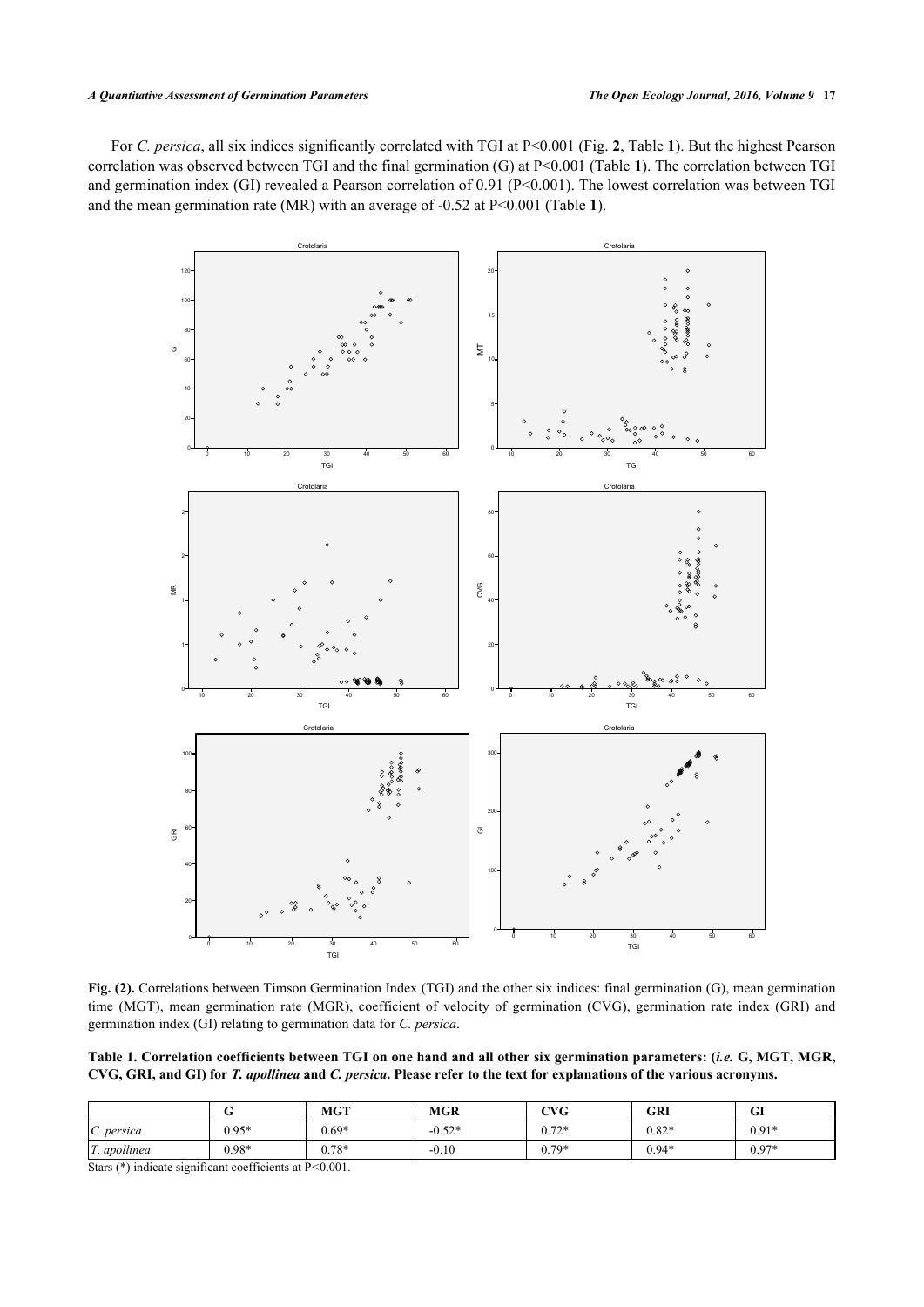#### **18** *The Open Ecology Journal, 2016, Volume 9 Al-Ansari and Ksiksi*

<span id="page-5-0"></span>For *T. apollinea*, all indices had significant correlations with TGI, except for the mean rate of germination (MR) with a Pearson coefficient of -0.4 at P=0.[3](#page-5-0)3 (Fig. 3, Table [1](#page-4-1)). The highest Pearson correlation was between TGI and final germination (G) at P*<*0.001. Germination index was the second highly correlated with TGI with a Pearson coefficient of 0.97 at P*<*0.001 (Table **[1](#page-4-1)**).



**Fig. (3).** Correlations between Timson Germination Index (TGI) and the other six indices: final germination (G), mean germination time (MGT), mean germination rate (MGR), coefficient of velocity of germination (CVG), germination rate index (GRI) and germination index (GI) relating to germination data for *T. apollinea*.

## **4. DISCUSSION**

Here, an attempt was made to assess the correlations between Timson germination index (TGI), a widely used germination index, against six other germination parameters. The most appropriate seed pre-treatment options to break the dormancy for both *C. persica* and *T. apollinea* were also discussed. The overall aim was to recommend germination parameters that require less mathematical sophistication with reliable outcomes. Simply because too many procedures for data analysis of seed germination responses are reported by Scott *et al*. (1984).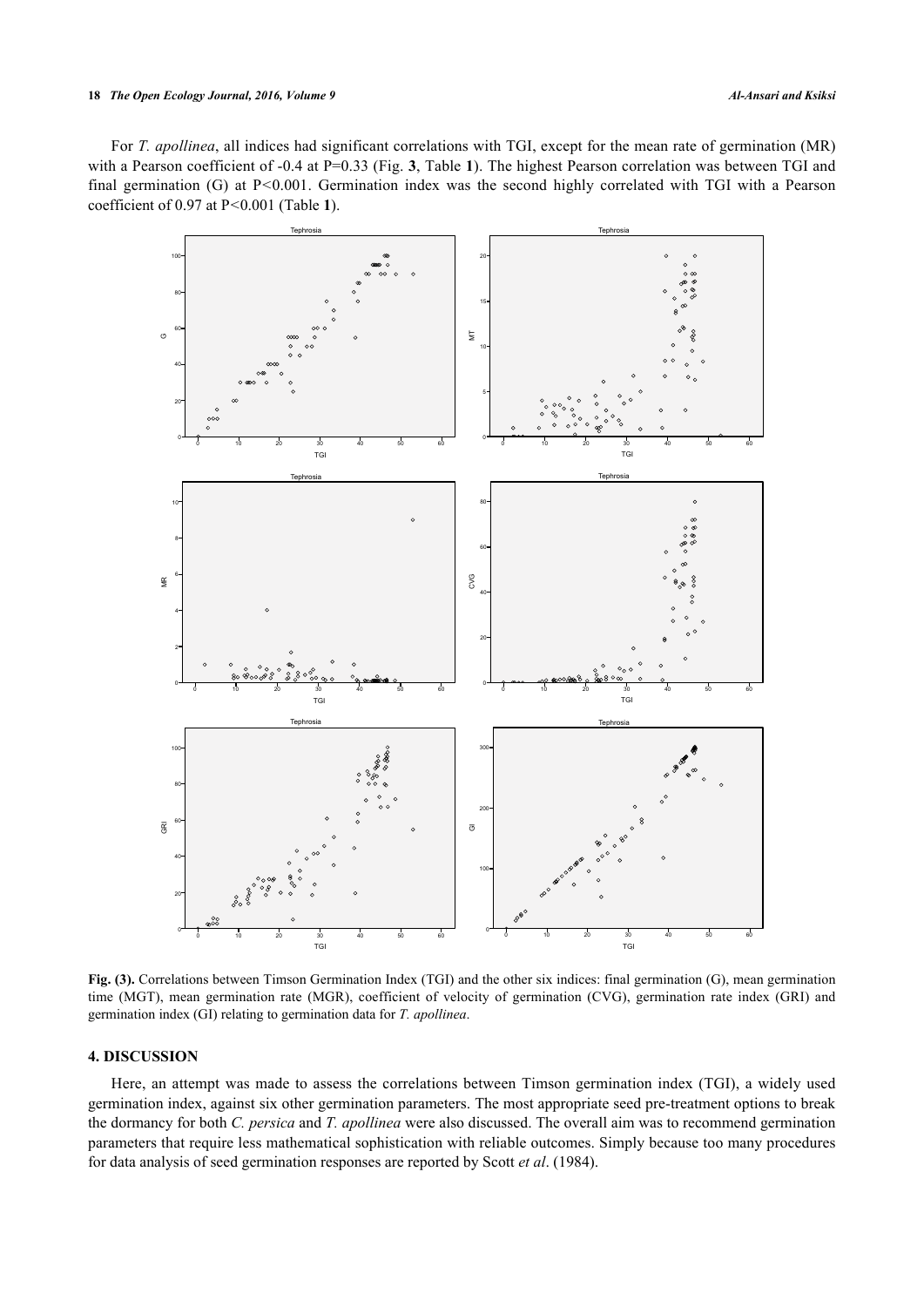#### *A Quantitative Assessment of Germination Parameters The Open Ecology Journal, 2016, Volume 9* **19**

The final germination was highest for *C. persica* seeds under chipping, sand paper and all, except one, sulfuric acid exposures that were tested. Manual chipping of *Accacia* spp. seeds provided larger improvements in germination rate, 190 and the seeds began to germinate faster than under hot water (Clemens *et al*., 1977). While a chipping pretreatment did not give as good a germination percentage as other pretreatments for *Alstroemeria* seeds (King & Bridgen, 1990).

The average coefficient of velocity of germination was highest when treated with SA30 and SA60 for *C. persica and T. apollinea*, respectively (56.1% and 66.8%).

The highest germination was observed in *Tamarindus indica* seeds treated with 50% Sulfuric acid exposure (Muhammad & Amusa, 2004). Timson Germination Index (TGI) also showed high values for all treatments; except for SA90. High acid exposures may have been the most important factor leading to this lack of germination. Low germination rates (50% *vs.* 28.6%) were also reported for *Parkia biglobosa* (Aliero, 2004). He added that prolonged exposures to SA may be detrimental to seeds as the acid may damage vital parts of the embryo. All species (other than *Cassia obtusifolia*), including *T. purpurea*, had strong integumental inhibition which was easily eliminated by mechanical scarification or immersion in concentrated Sulfuric acid (Sy *et al*., 2001). *Crotalaria ochroleuca* had emergence rates above 15% compared with *<*10% for *T. radicans* (Tauro *et al*., 2009).

It is recommended that final germination percent coupled with germination index are used as germination parameters. First, both parameters require limited calculation steps. Second, both parameters provide information on germination levels as well as temporal aspects of germination. Third, they both provided the highest correlation with TGI using seeds from *C. persica* and *T. apollinea*. For *C. persica*, all six indices significantly correlated with TGI. But the highest Pearson correlation was observed between TGI and the final germination (G) and between TGI and germination index (GI). These parameters were successfully used for sunflower hybrid seeds (Ahmad, 2001). Germination rate index and the germination index provided reliable information. Germination rate index gave the highest correlation between seed characteristics and seedling germination (Ahmad, 2001). Moreover, using combined indices avoids reliance on single parameter that may provide misleading information. As 220 several single-value germination indices, were tested with limited success (Brown & Mayer, 1988) it was also recommended that germination data are not always accompanied by some information on the time taken for the stated percentage to be reached (Timson, 1965). As discussed earlier, the most widely used TGI has its drawbacks. Different germination percentages, using TGI, could still attain the same index, thus complicating interpretations (Al-Mudaris, 1998). More complicated parameters and calculations may also provide reliable germination information (Berry *et al*., 1988), but it is more practical to use simpler indices.

## **CONFLICT OF INTEREST**

The authors confirm that this article content has no conflict of interest.

## **ACKNOWLEDGEMENTS**

A sincere thank you to our colleagues at the Biology Department and the UAEU for providing an environment that encourages collaboration and research. Partial funds were received from NWC-31R044 to pay for publication fees.

## **REFERENCES**

Ahmad, S (2001) Environmental effects on seed characteristics of sunflower (Helianthus annuus l.). *J Agron Crop Sci,* 187, 213-6. [\[http://dx.doi.org/10.1046/j.1439-037x.2001.00523.x\]](http://dx.doi.org/10.1046/j.1439-037x.2001.00523.x)

Ajmal Khan, M & Ungar, I (1998) Germination of the salt tolerant shrub Suaeda fruticosa from pakistan: salinity and temperature responses. *Seed Science and Technology,* 26, 657-67.

Al-Mudaris, M (1998) Notes on various parameters recording the speed of seed germination. *Der Tropenlandwirt,* 99, 147-54.

Aliero, B (2004) Effects of sulphuric acid, mechanical scarification and wet heat treatments on germination of seeds of african locust bean tree, Parkia biglobosa. *Afr J Biotechnol,* 3, 179-81.

Ansari, O, Chogazardi, H, Sharifzadeh, F & Nazarli, H (2012) Seed reserve utilization and seedling growth of treated seeds of mountain rye (*Secale montanum*) as affected by drought stress. *Cercetari Agronomice in Moldova,* 45, 43-8. [\[http://dx.doi.org/10.2478/v10298-012-0013-x\]](http://dx.doi.org/10.2478/v10298-012-0013-x)

Arbuckle, JL (2010) *IBM SPSS 19 users guide.* Amos Development Corporation, Crawfordville, FL.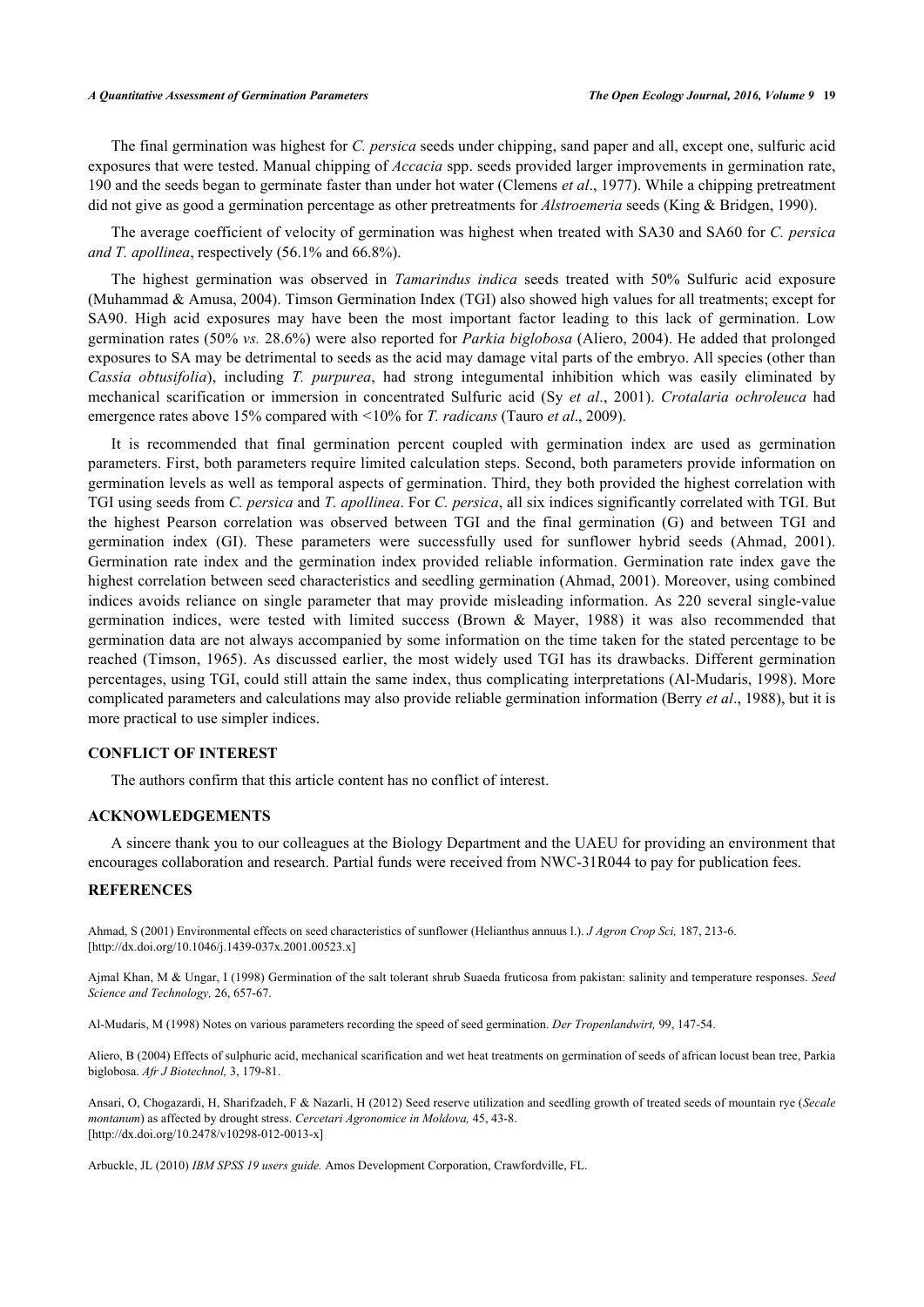#### **20** *The Open Ecology Journal, 2016, Volume 9 Al-Ansari and Ksiksi*

Baskin, JM & Baskin, CC (2004) A classification system for seed dormancy. *Seed Sci Res,* 14, 1-16. [\[http://dx.doi.org/10.1079/SSR2003150](http://dx.doi.org/10.1079/SSR2003150)]

Berry, G, Cawood, R & Flood, R (1988) Curve fitting of germination data using the richards function. *Plant Cell Environ,* 11, 183-8. [\[http://dx.doi.org/10.1111/j.1365-3040.1988.tb01135.x\]](http://dx.doi.org/10.1111/j.1365-3040.1988.tb01135.x)

Brown, R & Mayer, D (1988) Representing cumulative germination. 1. a critical analysis of single-value germination indices. *Ann Bot (Lond),* 61, 117-25.

Clemens, J, Jones, P & Gilbert, N (1977) Effect of seed treatments on germination in acacia. *Aust J Bot,* 25, 269-76. [\[http://dx.doi.org/10.1071/BT9770269](http://dx.doi.org/10.1071/BT9770269)]

Dwiyanti, MS, Stewart, JR, Nishiwaki, A & Yamada, T (2014) Natural variation in *Miscanthus sinensis* seed germination under low temperatures. *Grassland Science,* 60, 194-8.

Heydecker, W (1966) Clarity in recording germination data. *Nature,* 210, 753-4. [\[http://dx.doi.org/10.1038/210753b0\]](http://dx.doi.org/10.1038/210753b0)

Jongbloed, M, Feulner, G, B<sup>r</sup>oer, B & Western, AR (2003) *The comprehensive guide to the wild flowers of the United Arab Emirates*. Environmental Research and Wildlife Development Agency.

Karim, FM & Fawzi, NM (2007) *Flora of the United Arab Emirates.* Publications Department, United Arab Emirates University.

Khan, MA & Ungar, IA (1996) Influence of salinity and temperature on the germination of *Haloxylon recurvum* bunge ex. boiss. *Ann Bot (Lond),* 78, 547-51.

[\[http://dx.doi.org/10.1006/anbo.1996.0159](http://dx.doi.org/10.1006/anbo.1996.0159)]

King, JJ & Bridgen, MP (1990) Environmental and genotypic regulation of *Alstroemeria* seed germination. *HortScience,* 25, 1607-9.

Koornneef, M, Bentsink, L & Hilhorst, H (2002) Seed dormancy and germination. *Curr Opin Plant Biol,* 5(1), 33-6. [\[http://dx.doi.org/10.1016/S1369-5266\(01\)00219-9\]](http://dx.doi.org/10.1016/S1369-5266(01)00219-9) [PMID: [11788305](http://www.ncbi.nlm.nih.gov/pubmed/11788305)]

Mosti, S, Raffaelli, M & Tardelli, M (2012) Contribution to the flora of central-southern dhofar (Sultanate of Oman). *Webbia,* 67, 65-91. [\[http://dx.doi.org/10.1080/00837792.2012.10670909\]](http://dx.doi.org/10.1080/00837792.2012.10670909)

Muhammad, S & Amusa, N (2004) Effects of sulphuric acid and hot water treatments on seed germination of tamarind (*Tamarindus indica* l). *Afr J Biotechnol,* 2, 376-279.

Pammenter, N, Farrant, JM & Berjak, P (1984) Recalcitrant seeds: short-term storage effects in *Avicennia marina* (forsk.) vierh. may be germinationassociated. *Ann Bot (Lond),* 54, 843-6.

Ranal, MA & Santana, DG (2006) How and why to measure the germination process? *Braz J Bot,* 29, 1-11. [\[http://dx.doi.org/10.1590/S0100-84042006000100002\]](http://dx.doi.org/10.1590/S0100-84042006000100002)

Ranal, MA, Santana, DG, Ferreira, WR & Mendes-Rodrigues, C (2009) Calculating germination measurements and organizing spreadsheets. *Braz J Bot,* 32, 849-55.

[\[http://dx.doi.org/10.1590/S0100-84042009000400022\]](http://dx.doi.org/10.1590/S0100-84042009000400022)

Rincker, CM (1983) Germination of forage crop seeds after 20 years of subfreezing storage. *Crop Sci,* 23, 229-31. [\[http://dx.doi.org/10.2135/cropsci1983.0011183X002300020009x\]](http://dx.doi.org/10.2135/cropsci1983.0011183X002300020009x)

Schmidt, L (2000) *Guide to handling of tropical and subtropical forest seed*, Danida Forest Seed Center Publ. 17-8.

Scott, S, Jones, R & Williams, W (1984) Review of data analysis methods for seed germination. *Crop Sci,* 24, 1192-9. [\[http://dx.doi.org/10.2135/cropsci1984.0011183X002400060043x\]](http://dx.doi.org/10.2135/cropsci1984.0011183X002400060043x)

Sy, A, Grouzis, M & Danthu, P (2001) Seed germination of seven sahelian legume species. *J Arid Environ,* 49, 875-82. [\[http://dx.doi.org/10.1006/jare.2001.0818\]](http://dx.doi.org/10.1006/jare.2001.0818)

Tauro, T, Nezomba, H, Mtambanengwe, F & Mapfumo, P (2009) Germination, field establishment patterns and nitrogen fixation of indigenous legumes on nutrient-depleted soils. *Symbiosis,* 48, 92-101. [\[http://dx.doi.org/10.1007/BF03179988\]](http://dx.doi.org/10.1007/BF03179988)

Timson, J (1965) New method of recording germination data. *Nature,* 207, 216-7. [\[http://dx.doi.org/10.1038/207216a0](http://dx.doi.org/10.1038/207216a0)]